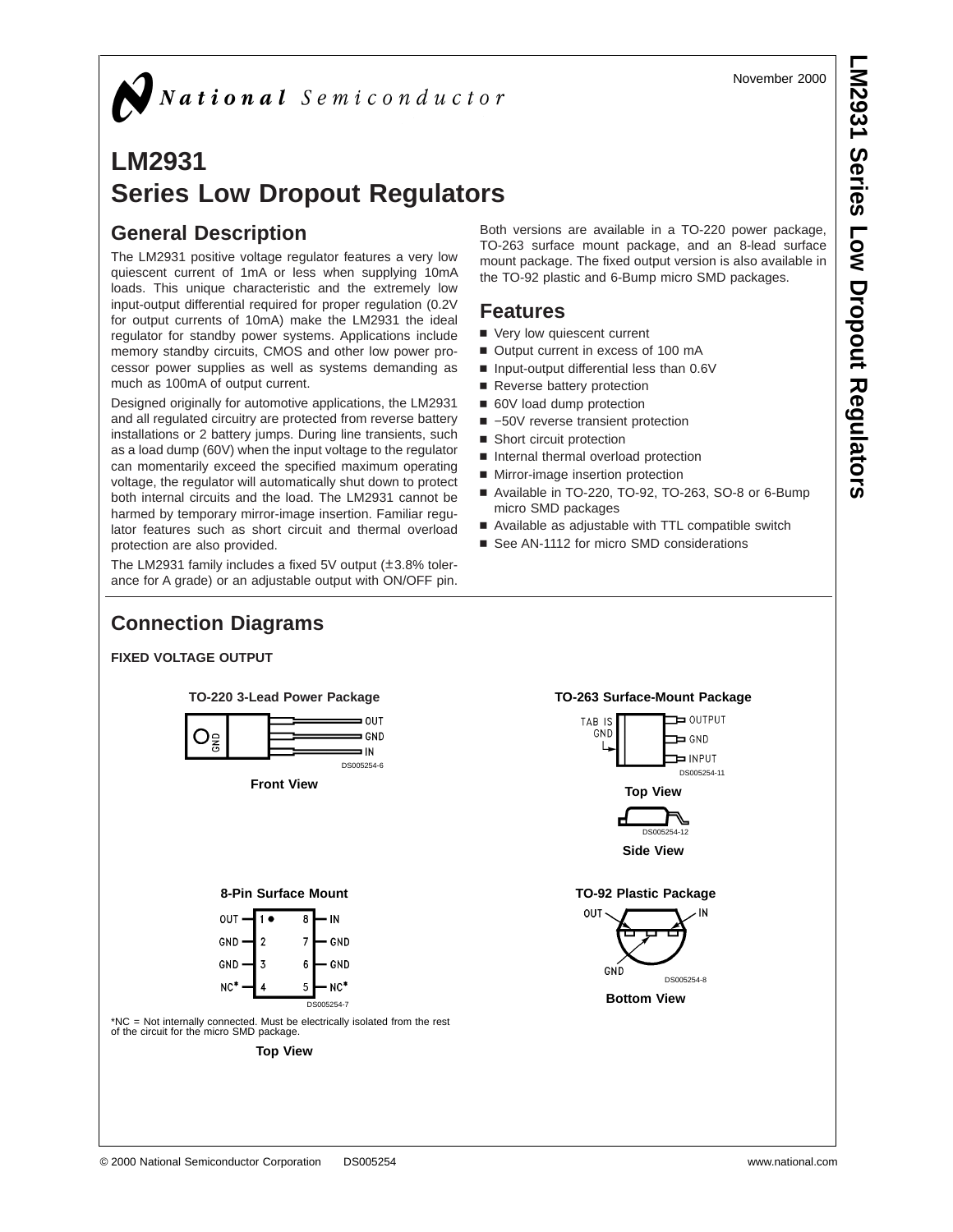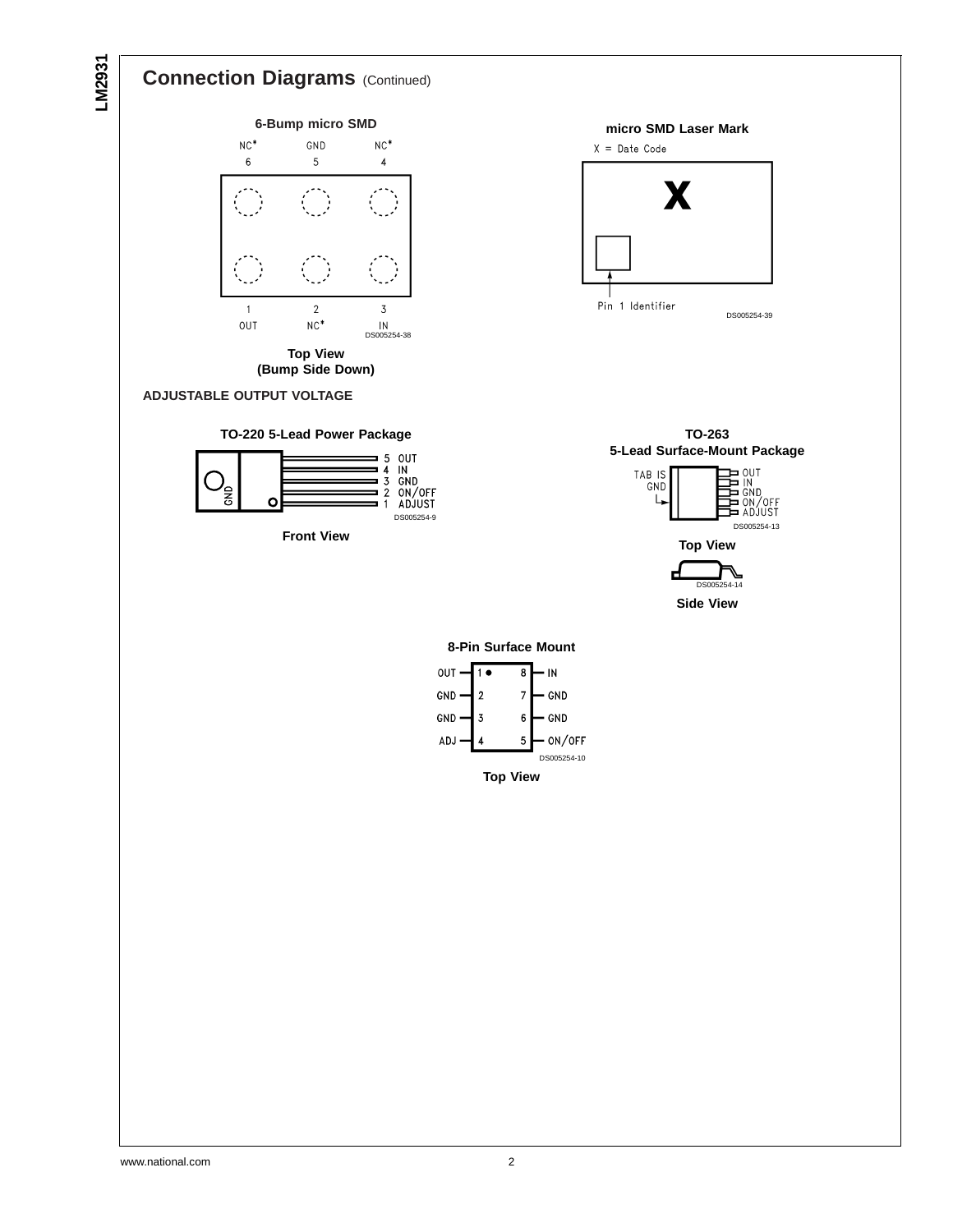# **Connection Diagrams** (Continued) **Ordering Information**

| Output        | Package               | <b>Part Number</b> | <b>Package Marking</b>   | <b>Transport Media</b> | <b>NSC</b>       |
|---------------|-----------------------|--------------------|--------------------------|------------------------|------------------|
| <b>Number</b> |                       |                    |                          |                        | <b>Drawing</b>   |
| 5V            | 3-Pin TO-220          | LM2931T-5.0        | LM2931T-5.0              | Rails                  | T03B             |
|               |                       | LM2931AT-5.0       | LM2931AT-5.0             | Rails                  |                  |
|               | 3-Pin TO-263          | LM2931S-5.0        | LM2931S-5.0              | Rails                  | TS3B             |
|               |                       | LM2931AS-5.0       | LM2931AS-5.0             | Rails                  |                  |
|               | TO-92                 | LM2931Z-5.0        | LM2931Z-5                | 1.8k Units per Box     | Z <sub>03A</sub> |
|               |                       | LM2931AZ-5.0       | LM2931AZ                 | 1.8k Units per Box     |                  |
|               | 8-Pin                 | LM2931M-5.0        | 2931M-5.0                | Rails                  | M08A             |
|               | <b>SOIC</b>           | LM2931AM-5.0       | 2931AM-5.0               | Rails                  |                  |
|               | * 6-Bump<br>micro SMD | LM2931IBPX-5.0     |                          | Tape and Reel          | BPA06HTA         |
| Adjustable,   | 5-Pin TO-220          | LM2931CT           | LM2931CT                 | Rails                  | <b>T05A</b>      |
| 3V to 24V     | 5-Pin TO-263          | <b>LM2931CS</b>    | LM2931CS                 | Rails                  | TS5B             |
|               | 8-Pin<br><b>SOIC</b>  | LM2931CM           | LM2931CM                 | Rails                  | M08A             |
| 3.3V          | * 6-Bump<br>micro SMD | LM2931IBPX-3.3     | $\overline{\phantom{a}}$ | Tape and Reel          | BPA06HTB         |

**Note:** The micro SMD package marking is a single digit manufacturing Date Code Only.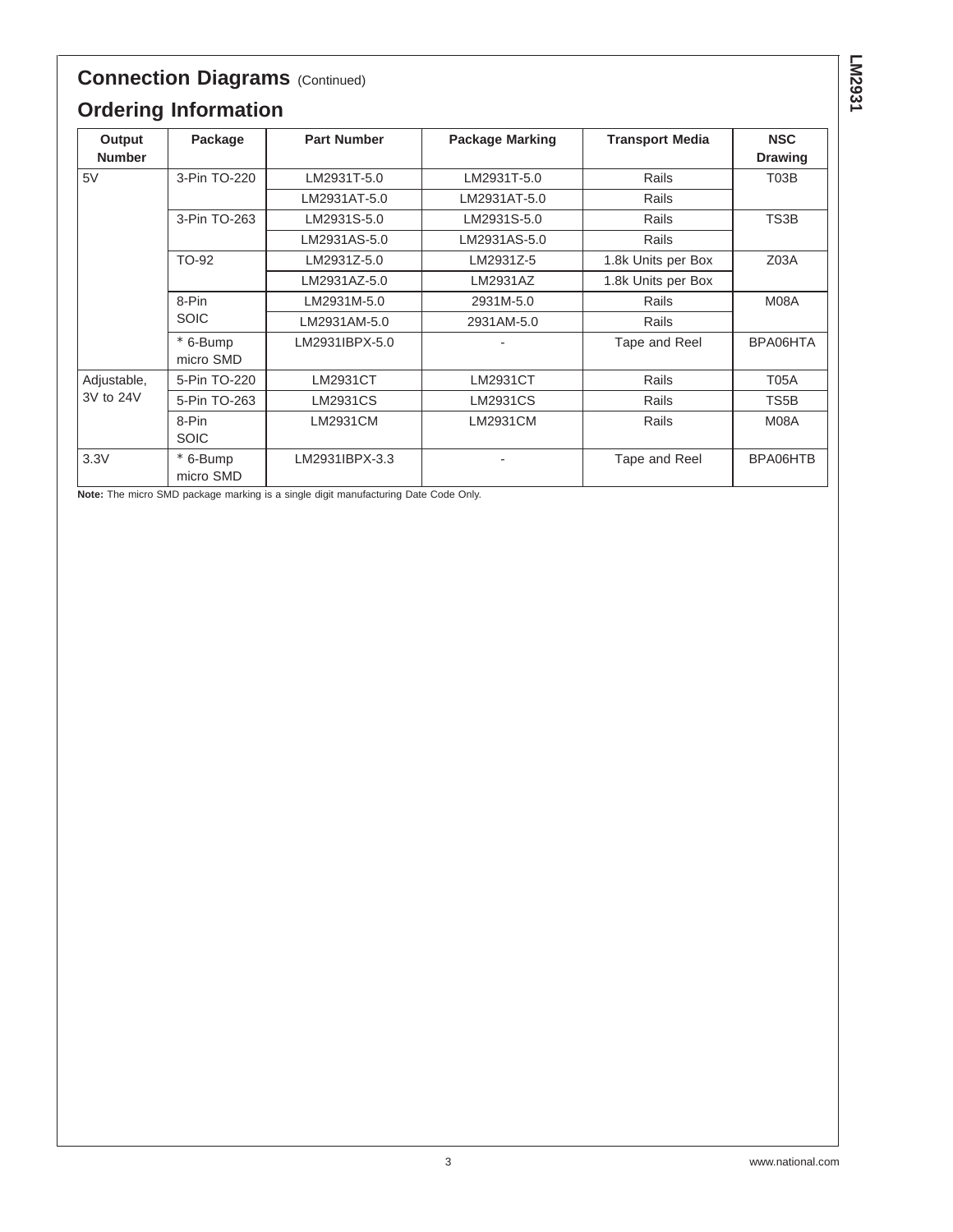# **Typical Applications**



\*Required if regulator is located far from power supply filter.

\*\*C2 must be at least 100 µF to maintain stability. May be increased without bound to maintain regulation during transients. Locate as close as possible to the<br>regulator. This capacitor must be rated over the same operatin





 $R1 + R2$  $V_{OUT}$  = Reference Voltage  $\times$  $R1$ 

Note: Using 27k for R1 will automatically compensate for errors in V<sub>OUT</sub> due to the input bias current of the ADJ pin (approximately 1 µA).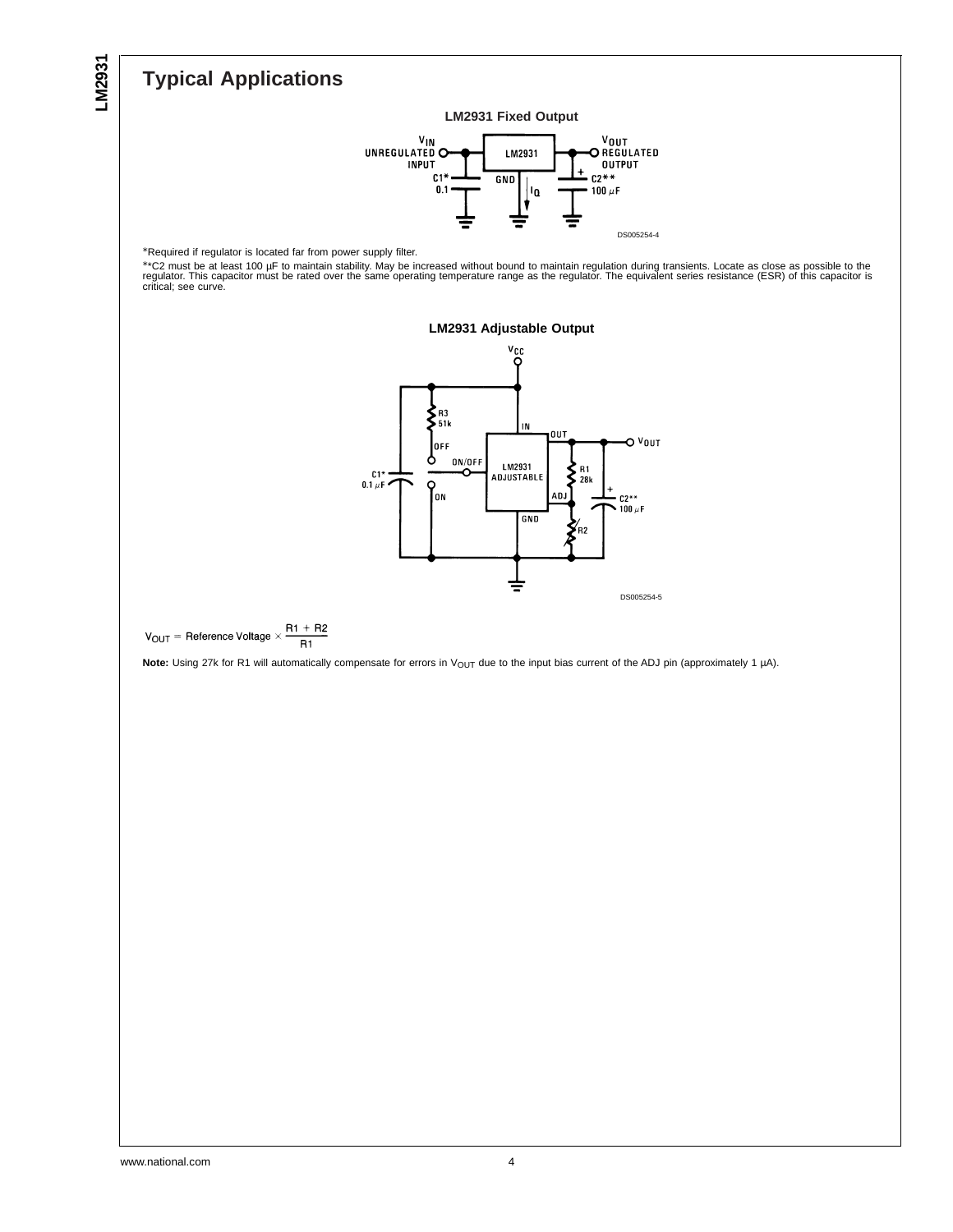## **Absolute Maximum Ratings (Note 1)**

**If Military/Aerospace specified devices are required, please contact the National Semiconductor Sales Office/ Distributors for availability and specifications.**

| Distributors for availability and specifications. |            | Range                              | $-40^{\circ}$ C to $+85^{\circ}$ C  |
|---------------------------------------------------|------------|------------------------------------|-------------------------------------|
| Input Voltage                                     |            | Maximum Junction Temperature       | $125^\circ C$                       |
| <b>Operating Range</b>                            | <b>26V</b> | Storage Temperature Range          | $-65^{\circ}$ C to $+150^{\circ}$ C |
| Overvoltage Protection                            |            | Lead Temp. (Soldering, 10 seconds) | $230^{\circ}$ C                     |
| LM2931A, LM2931C (Adjustable)                     | 60V        | ESD Tolerance (Note 5)             | 2000V                               |
| LM2931                                            | 50V        |                                    |                                     |

Internal Power Dissipation

Operating Ambient Temperature

(Note 2) (Note 4) Internally Limited

### **Electrical Characteristics for Fixed 3.3V Version**

 $V_{IN}$  = 14V,  $I_{O}$  = 10mA,  $T_{J}$  = 25°C,  $C_{2}$  = 100 $\mu$ F (unless otherwise specified) (Note 2)

| <b>Parameter</b>                             | <b>Conditions</b>                                                                       |              | LM2931-3.3        |                                          |  |
|----------------------------------------------|-----------------------------------------------------------------------------------------|--------------|-------------------|------------------------------------------|--|
|                                              |                                                                                         | <b>Typ</b>   | Limit<br>(Note 3) |                                          |  |
| Output Voltage                               |                                                                                         | 3.3          | 3.465<br>3.135    | $\mathsf{V}_{\mathsf{MAX}}$<br>$V_{MIN}$ |  |
|                                              | $4V \le V_{IN} \le 26V$ , $I_{O} = 100$ mA<br>$-40^{\circ}C \leq T_1 \leq 125^{\circ}C$ |              | 3.630<br>2.970    | $V_{MAX}$<br>$V_{MIN}$                   |  |
| Line Regulation                              | $4V \leq V_{IN} \leq 26V$                                                               | 4            | 33                | $mV_{MAX}$                               |  |
| Load Regulation                              | 5mA $\leq$ $I_{\odot}$ $\leq$ 100mA                                                     | 10           | 50                | $mV_{MAX}$                               |  |
| Output Impedance                             | 100mA <sub>DC</sub> and 10mA <sub>rms</sub> ,<br>100Hz - 10kHz                          | 200          |                   | $m\Omega$                                |  |
| Quiescent Current                            | $I_{\text{O}} \le 10$ mA, $4V \le V_{\text{IN}} \le 26V$                                | 0.4          | 1.0               | $\mathsf{mA}_\mathsf{MAX}$               |  |
|                                              | $-40^{\circ}C \leq T_1 \leq 125^{\circ}C$                                               |              |                   |                                          |  |
|                                              | $I_{\text{O}} = 100 \text{mA}, V_{\text{IN}} = 14V, T_{\text{J}} = 25^{\circ}\text{C}$  | 15           |                   | mA                                       |  |
| Output Noise Voltage                         | 10Hz -100kHz, $C_{\text{OUT}} = 100 \mu F$                                              | 330          |                   | $\mu V_{rms}$                            |  |
| Long Term Stability                          |                                                                                         | 13           |                   | mV/1000 hr                               |  |
| <b>Ripple Rejection</b>                      | $f_{\rm O} = 120$ Hz                                                                    | 80           |                   | dB                                       |  |
| Dropout Voltage                              | $I_{\Omega}$ = 10mA<br>$I_{\odot} = 100mA$                                              | 0.05<br>0.30 | 0.2<br>0.6        | $V_{MAX}$                                |  |
| Maximum Operational<br>Input Voltage         |                                                                                         | 33           | 26                | $V_{MIN}$                                |  |
| <b>Maximum Line Transient</b>                | $R_1 = 500\Omega, V_0 \le 5.5V,$<br>T = 1ms, $\tau \leq 100$ ms                         | 70           | 50                | $V_{MIN}$                                |  |
| Reverse Polarity Input<br>Voltage, DC        | $V_{\Omega} \ge -0.3V$ , R <sub>L</sub> = 500 $\Omega$                                  | $-30$        | $-15$             | $V_{MIN}$                                |  |
| Reverse Polarity Input<br>Voltage, Transient | T = 1ms, $\tau \le 100$ ms, R <sub>1</sub> = 500 $\Omega$                               | $-80$        | $-50$             | $V_{MIN}$                                |  |

### **Electrical Characteristics for Fixed 5V Version**

 $V_{IN}$  = 14V,  $I_{O}$  = 10mA,  $T_{J}$  = 25°C, C2 = 100 µF (unless otherwise specified) (Note 2)

| <b>Parameter</b> | <b>Conditions</b>                                                                                            |            | LM2931A-5.0       |        | LM2931-5.0        |                        |
|------------------|--------------------------------------------------------------------------------------------------------------|------------|-------------------|--------|-------------------|------------------------|
|                  |                                                                                                              | <b>Typ</b> | Limit<br>(Note 3) | Typ    | Limit<br>(Note 3) |                        |
| Output Voltage   |                                                                                                              | 5          | 5.19<br>4.81      | 5      | 5.25<br>4.75      | $V_{MAX}$<br>$V_{MIN}$ |
|                  | $6.0V \le V_{IN} \le 26V$ , $I_{O} = 100mA$<br>$-40^{\circ}$ C $\leq$ T <sub>J</sub> $\leq$ 125 $^{\circ}$ C |            | 5.25<br>4.75      |        | 5.5<br>4.5        | $V_{MAX}$<br>$V_{MIN}$ |
| Line Regulation  | $9V \le V_{IN} \le 16V$<br>$6V \leq V_{IN} \leq 26V$                                                         | 2<br>4     | 10<br>30          | 2<br>4 | 10<br>30          | $mV_{MAX}$             |
| Load Regulation  | 5 mA $\leq$ $I_{\odot}$ $\leq$ 100mA                                                                         | 14         | 50                | 14     | 50                | $mV_{MAX}$             |
| Output Impedance | 100 $mA_{DC}$ and 10 $mA_{rms}$ ,<br>100Hz -10kHz                                                            | 200        |                   | 200    |                   | $m\Omega$              |

**LM2931**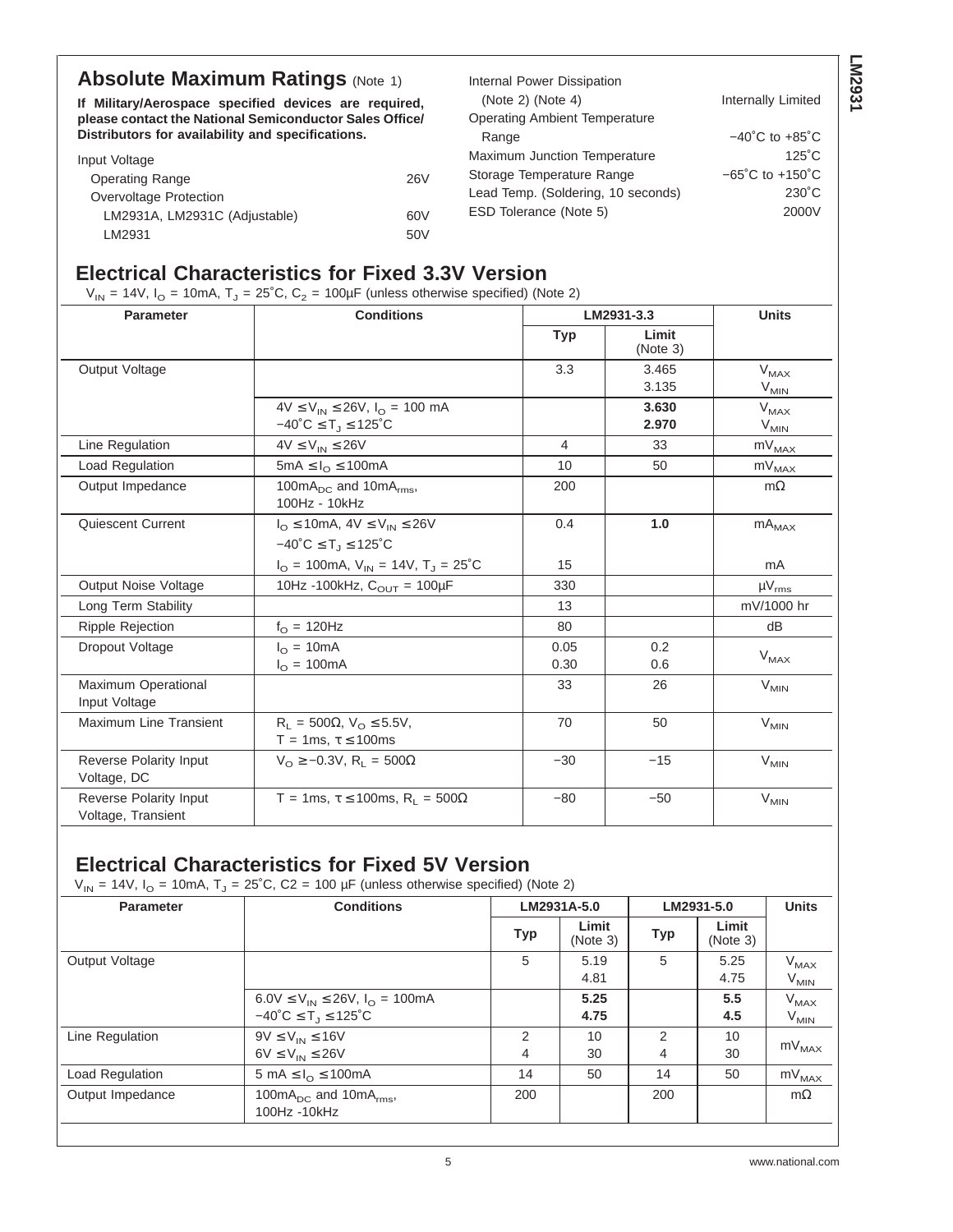### **Electrical Characteristics for Fixed 5V Version (Continued)**

| Parameter                                    | <b>Conditions</b>                                                                      |       | LM2931A-5.0       |       | LM2931-5.0        |                            |
|----------------------------------------------|----------------------------------------------------------------------------------------|-------|-------------------|-------|-------------------|----------------------------|
|                                              |                                                                                        | Typ   | Limit<br>(Note 3) | Typ   | Limit<br>(Note 3) |                            |
| Quiescent Current                            | $I_{\Omega}$ $\leq$ 10mA, 6V $\leq$ V <sub>IN</sub> $\leq$ 26V                         | 0.4   | 1.0               | 0.4   | 1.0               | $mA_{MAX}$                 |
|                                              | $-40^{\circ}C \leq T_J \leq 125^{\circ}C$                                              |       |                   |       |                   |                            |
|                                              | $I_{\text{O}} = 100 \text{mA}, V_{\text{IN}} = 14V, T_{\text{I}} = 25^{\circ}\text{C}$ | 15    | 30<br>5           | 15    |                   | $mA_{MAX}$<br>$mA_{MIN}$   |
| <b>Output Noise Voltage</b>                  | 10Hz -100kHz, $C_{\text{OUT}} = 100 \mu F$                                             | 500   |                   | 500   |                   | $\mu V_{rms}$              |
| Long Term Stability                          |                                                                                        | 20    |                   | 20    |                   | mV/1000                    |
|                                              |                                                                                        |       |                   |       |                   | hr                         |
| Ripple Rejection                             | $f_{\Omega}$ = 120 Hz                                                                  | 80    | 55                | 80    |                   | $\mathsf{dB}_\mathsf{MIN}$ |
| Dropout Voltage                              | $I_{\Omega}$ = 10mA                                                                    | 0.05  | 0.2               | 0.05  | 0.2               |                            |
|                                              | $I_{\Omega} = 100 \text{mA}$                                                           | 0.3   | 0.6               | 0.3   | 0.6               | $V_{MAX}$                  |
| Maximum Operational Input<br>Voltage         |                                                                                        | 33    | 26                | 33    | 26                | $V_{MIN}$                  |
| Maximum Line Transient                       | $R_1 = 500\Omega$ , $V_0 \le 5.5V$ ,<br>T = 1ms, $\tau \leq 100$ ms                    | 70    | 60                | 70    | 50                | $V_{MIN}$                  |
| Reverse Polarity Input<br>Voltage, DC        | $V_{\Omega} \ge -0.3V$ , R <sub>1</sub> = 500 $\Omega$                                 | $-30$ | $-15$             | $-30$ | $-15$             | $V_{MIN}$                  |
| Reverse Polarity Input<br>Voltage, Transient | T = 1ms, $\tau \le 100$ ms, R <sub>L</sub> = 500 $\Omega$                              | $-80$ | $-50$             | $-80$ | $-50$             | $V_{MIN}$                  |

 $25^\circ$ C, C2 = 100  $\mu$ F (unless otherwise specified) (Note 2)

**Note 1:** Absolute Maximum Ratings indicate limits beyond which damage to the device may occur. Electrical specifications do not apply when operating the device beyond its rated operating conditions.

**Note 2:** See circuit in Typical Applications. To ensure constant junction temperature, low duty cycle pulse testing is used.

Note 3: All limits are guaranteed for T<sub>J</sub> = 25°C (standard type face) or over the full operating junction temperature range of −40°C to +125°C (bold type face).

Note 4: The maximum power dissipation is a function of maximum junction temperature T<sub>Jmax</sub>, total thermal resistance θ<sub>JA</sub>, and ambient temperature T<sub>A</sub>. The maximum allowable power dissipation at any ambient temperature is  $P_D = (T_{Jmax} - T_A)/\theta_{JA}$ . If this dissipation is exceeded, the die temperature will rise above 150°C and the LM2931 will go into thermal shutdown. For the LM2931 in the TO-92 package,  $\theta_{1A}$  is 195°C/W; in the SO-8 package,  $\theta_{1A}$  is 160°C/W, and in the TO-220 package,  $\theta_{JA}$  is 50°C/W; in the TO-263 package,  $\theta_{JA}$  is 73°C/W; and in the 6-Bump micro SMD package  $\theta_{JA}$  is 290°C/W. If the TO-220 package is used with a heat sink, θ<sub>JA</sub> is the sum of the package thermal resistance junction-to-case of 3°C/W and the thermal resistance added by the heat sink and thermal interface.

If the TO-263 package is used, the thermal resistance can be reduced by increasing the P.C. board copper area thermally connected to the package: Using 0.5 square inches of copper area, θ<sub>JA</sub> is 50°C/W; with 1 square inch of copper area, θ<sub>JA</sub> is 37°C/W; and with 1.6 or more square inches of copper area, θ<sub>JA</sub> is 32°C/W. **Note 5:** Human body model, 100 pF discharged through 1.5 kΩ.

## **Electrical Characteristics for Adjustable Version**

 $V_{IN}$  = 14V,  $V_{OUT}$  = 3V,  $I_{O}$  = 10 mA,  $T_{J}$  = 25°C, R1 = 27k, C2 = 100 µF (unless otherwise specified) (Note 2)

| <b>Parameter</b>            | <b>Conditions</b>                                                                                     | <b>Typ</b> | Limit | <b>Units</b>      |
|-----------------------------|-------------------------------------------------------------------------------------------------------|------------|-------|-------------------|
|                             |                                                                                                       |            |       | Limit             |
| Reference Voltage           |                                                                                                       | 1.20       | 1.26  | $V_{MAX}$         |
|                             |                                                                                                       |            | 1.14  | $V_{MIN}$         |
|                             | $I_{\text{O}}$ $\leq$ 100 mA, $-40^{\circ}$ C $\leq$ T <sub>i</sub> $\leq$ 125 $^{\circ}$ C, R1 = 27k |            | 1.32  | $V_{MAX}$         |
|                             | Measured from V <sub>OUT</sub> to Adjust Pin                                                          |            | 1.08  | $V_{MIN}$         |
| Output Voltage Range        |                                                                                                       |            | 24    | $V_{MAX}$         |
|                             |                                                                                                       |            | 3     | $V_{MIN}$         |
| Line Regulation             | $V_{OUT}$ + 0.6V $\leq$ $V_{IN}$ $\leq$ 26V                                                           | 0.2        | 1.5   | $mV/V_{MAX}$      |
| Load Regulation             | 5 mA $\leq I_{\Omega} \leq 100$ mA                                                                    | 0.3        |       | $\%_{\text{MAX}}$ |
| Output Impedance            | 100 mA <sub>DC</sub> and 10 mA <sub>rms</sub> , 100 Hz-10 kHz                                         | 40         |       | $m\Omega/V$       |
| Quiescent Current           | $I_{\Omega} = 10 \text{ mA}$                                                                          | 0.4        | 1     | $mA_{MAX}$        |
|                             | $I_{\Omega} = 100 \text{ mA}$                                                                         | 15         |       | mA                |
|                             | During Shutdown R <sub>1</sub> = 500 $\Omega$                                                         | 0.8        |       | $mA_{MAX}$        |
| <b>Output Noise Voltage</b> | 10 Hz-100 kHz                                                                                         | 100        |       | $\mu V_{rms}/V$   |
| Long Term Stability         |                                                                                                       | 0.4        |       | %/1000 hr         |
| <b>Ripple Rejection</b>     | $f_{\Omega}$ = 120 Hz                                                                                 | 0.02       |       | %N                |
|                             |                                                                                                       |            |       |                   |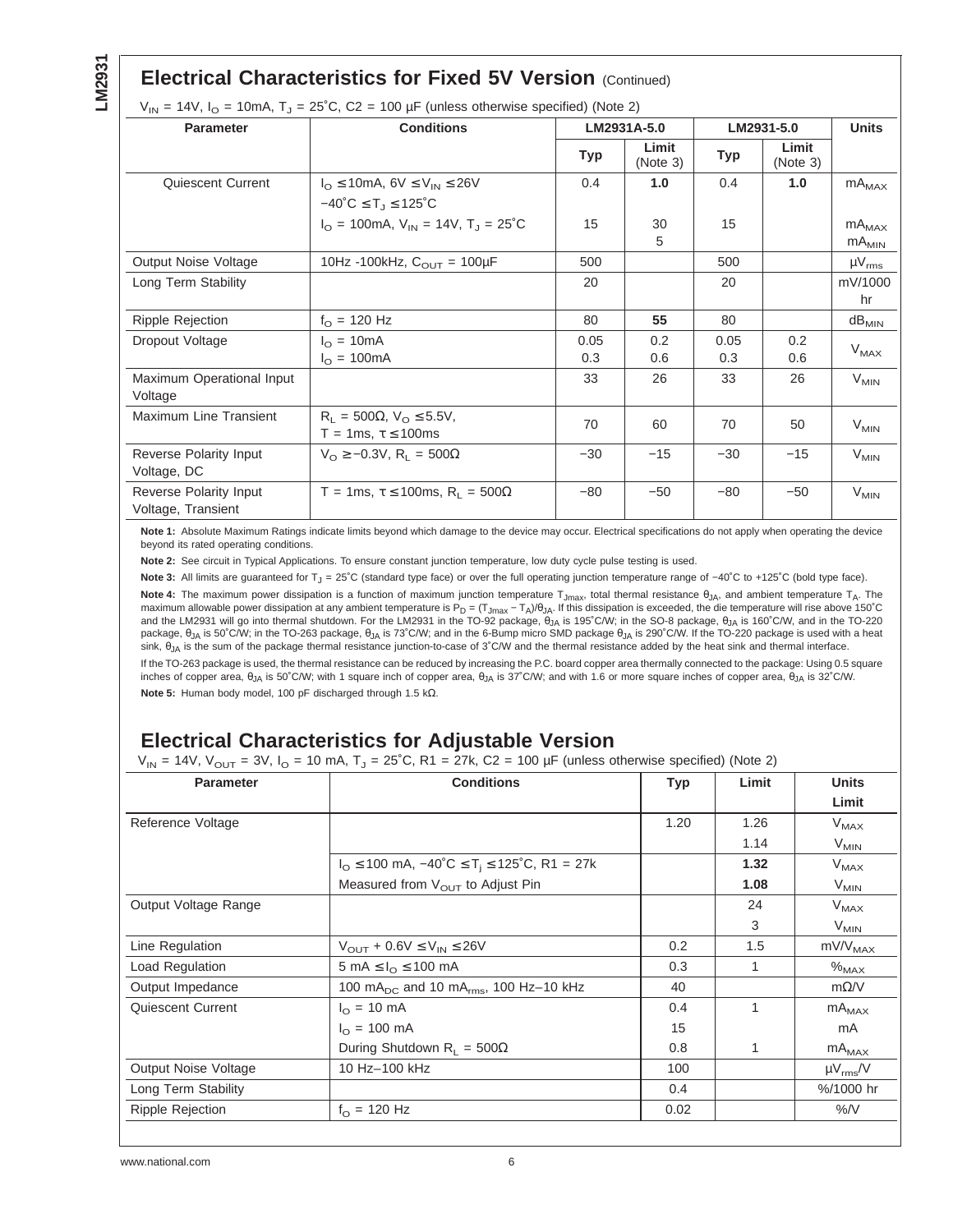## **Electrical Characteristics for Adjustable Version (Continued)**

| $V_{IN}$ = 14V, $V_{OUT}$ = 3V, $I_{O}$ = 10 mA, T <sub>J</sub> = 25°C, R1 = 27k, C2 = 100 µF (unless otherwise specified) (Note 2) |  |
|-------------------------------------------------------------------------------------------------------------------------------------|--|
|-------------------------------------------------------------------------------------------------------------------------------------|--|

| <b>Parameter</b>          | <b>Conditions</b>                                          | <b>Typ</b> | Limit | <b>Units</b>  |  |
|---------------------------|------------------------------------------------------------|------------|-------|---------------|--|
|                           |                                                            |            |       | Limit         |  |
| Dropout Voltage           | $I_{\Omega} \leq 10$ mA                                    | 0.05       | 0.2   | $V_{MAX}$     |  |
|                           | $I_{\odot} = 100 \text{ mA}$                               | 0.3        | 0.6   | $V_{MAX}$     |  |
| Maximum Operational Input |                                                            |            |       |               |  |
| Voltage                   |                                                            | 33         | 26    | $V_{MIN}$     |  |
| Maximum Line Transient    | $I_{\Omega}$ = 10 mA, Reference Voltage $\leq 1.5$ V       | 70         | 60    | $V_{MIN}$     |  |
|                           | T = 1 ms, $\tau \le 100$ ms                                |            |       |               |  |
| Reverse Polarity Input    | $V_{\Omega} \ge -0.3V$ , R <sub>1</sub> = 500 $\Omega$     |            |       |               |  |
| Voltage, DC               |                                                            | $-30$      | $-15$ | $V_{MIN}$     |  |
| Reverse Polarity Input    | T = 1 ms, $\tau \le 100$ ms, R <sub>1</sub> = 500 $\Omega$ |            |       |               |  |
| Voltage, Transient        |                                                            | $-80$      | $-50$ | $V_{MIN}$     |  |
| On/Off Threshold Voltage  | $V_{\Omega} = 3V$                                          |            |       |               |  |
| On                        |                                                            | 2.0        | 1.2   | $V_{MAX}$     |  |
| Off                       |                                                            | 2.2        | 3.25  | $V_{MIN}$     |  |
| On/Off Threshold Current  |                                                            | 20         | 50    | $\mu A_{MAX}$ |  |

**Dropout Voltage**

# **Typical Performance Characteristics**



### $0.6$ Input Output Differential (V)  $0.5$  $0.4$  $0.3$  $0.2$  $0.1$  $\pmb{0}$ 100  $\pmb{0}$ 50 Output Current (mA) DS005254-17

**Low Voltage Behavior**





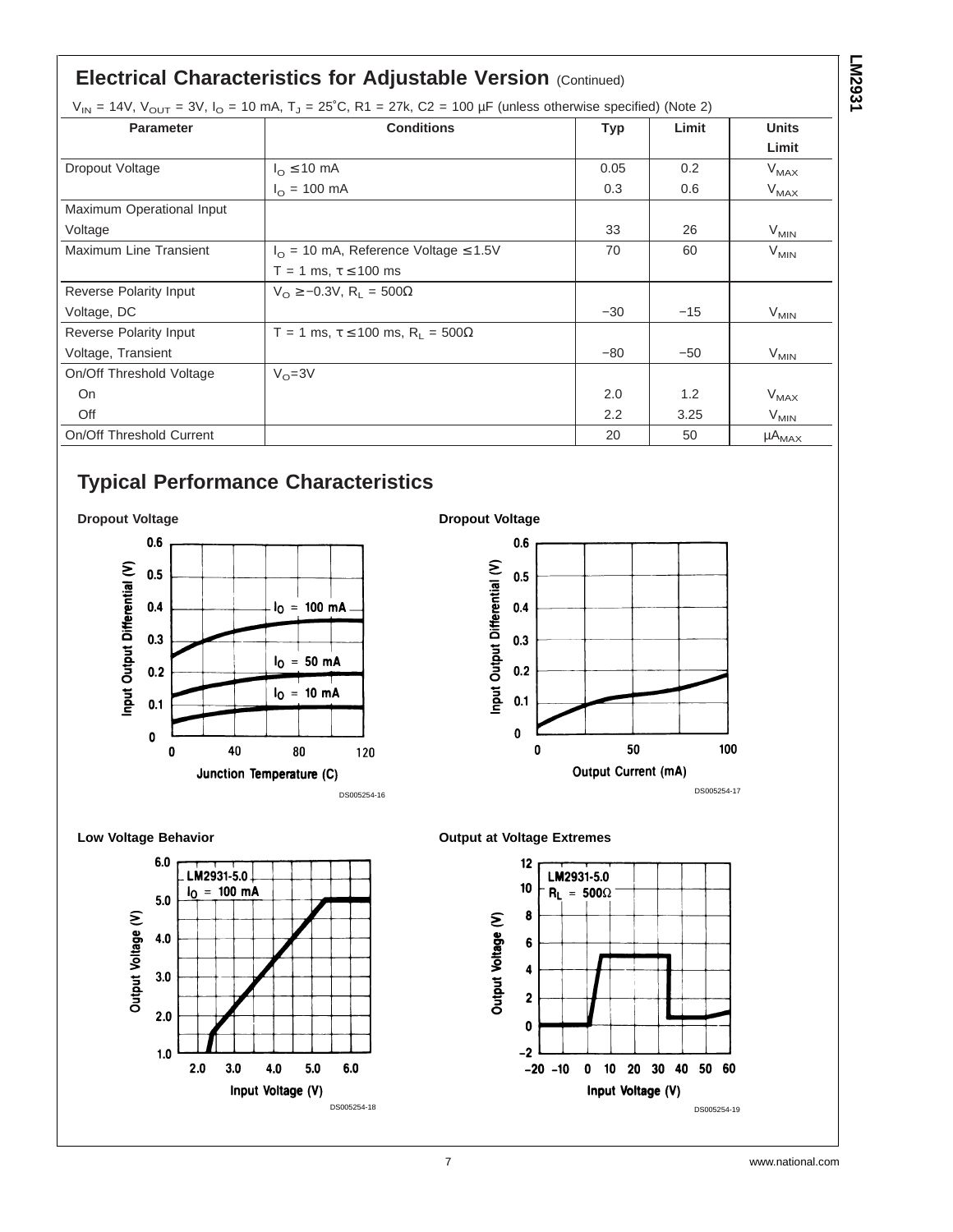## **Typical Performance Characteristics (Continued)**

### **Line Transient Response**



**Load Transient Response**



**Peak Output Current**



**Quiescent Current**



**Quiescent Current**





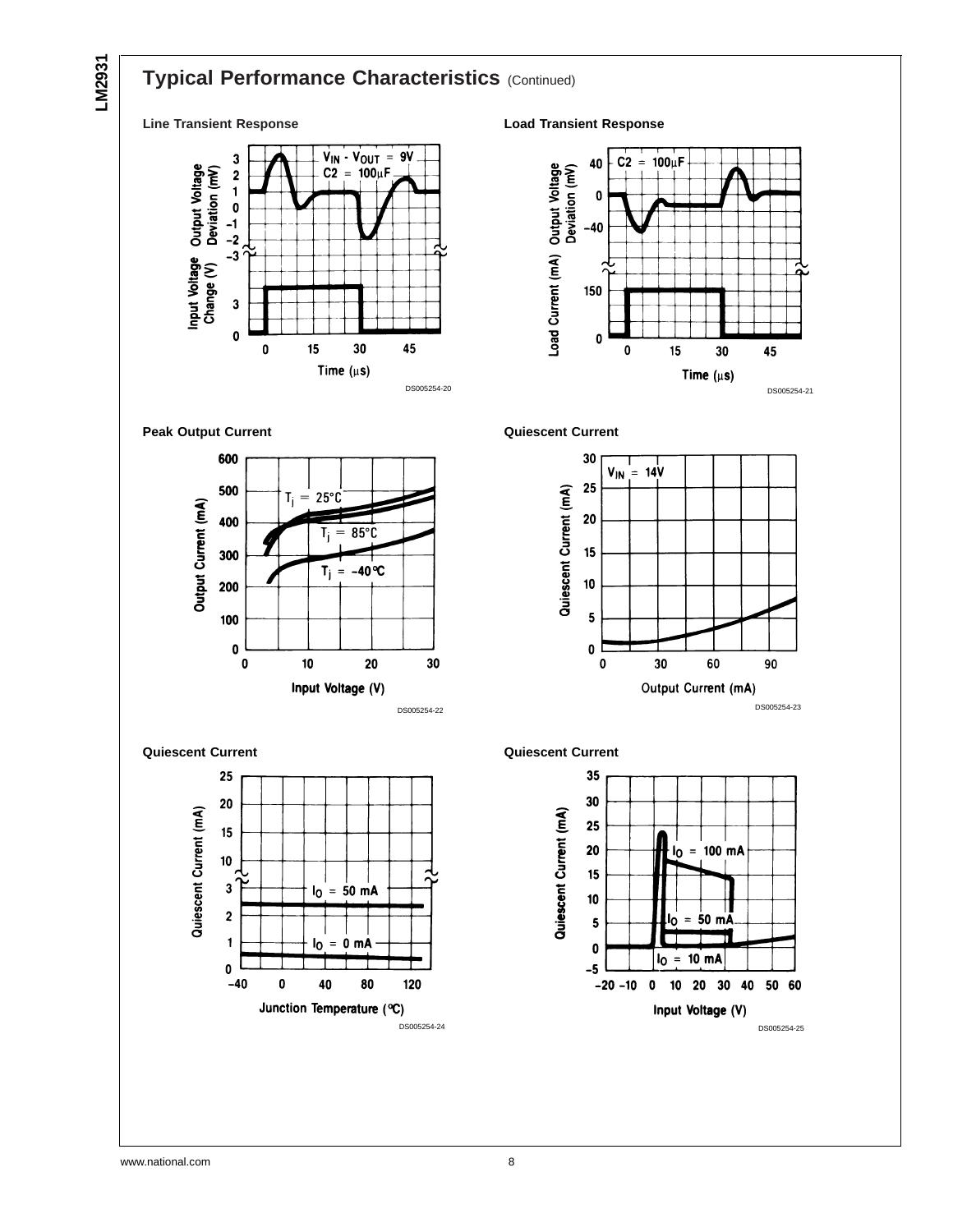# **Typical Performance Characteristics (Continued)**

### **Ripple Rejection**











**Output Impedance**

OUTPUT IMPEDANCE (0)

 $10$ 

 $\overline{1}$ 

 $0.1$ 

 $0.01$ 

 $\overline{1}$ 

 $= L M 2931 - 5.05$ 

 $10$ 

100  $1<sub>k</sub>$  $10k$ 

FREQUENCY (Hz)

 $I_0 = 10 \text{ mA}$ 



DS005254-28

 $100k$  $1M$ 



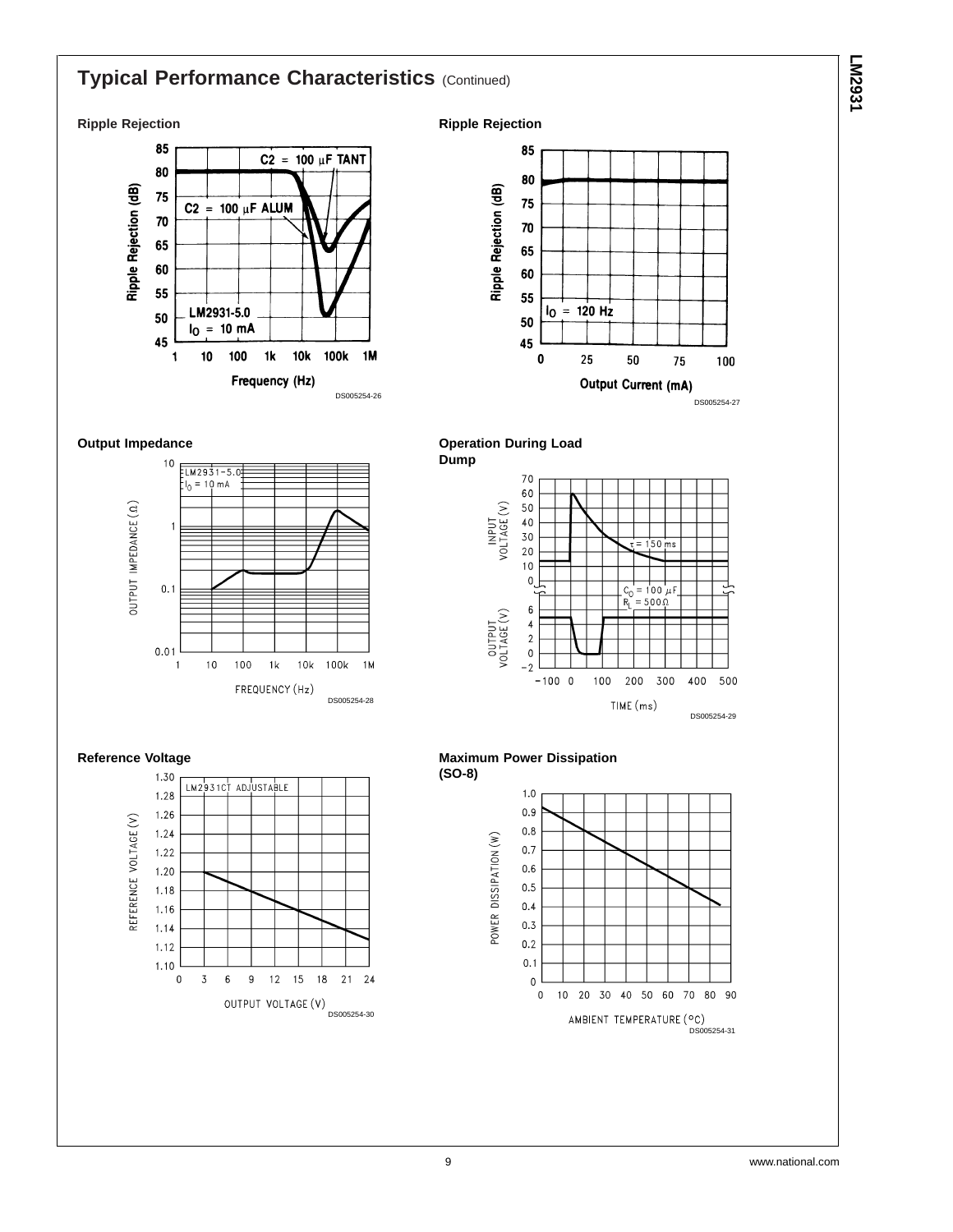

## **Typical Performance Characteristics (Continued)**



### **Maximum Power Dissipation**

**(TO-92)**





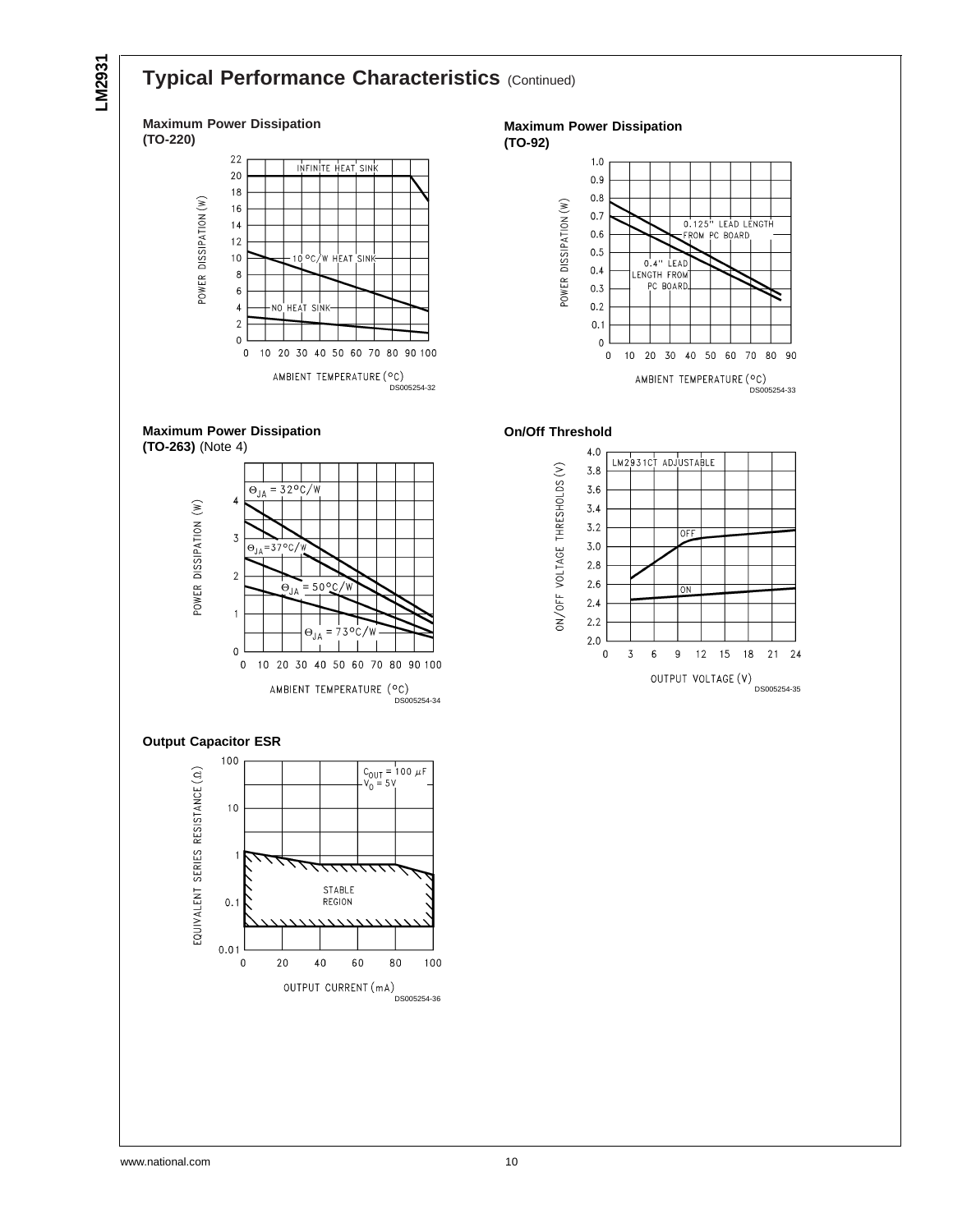



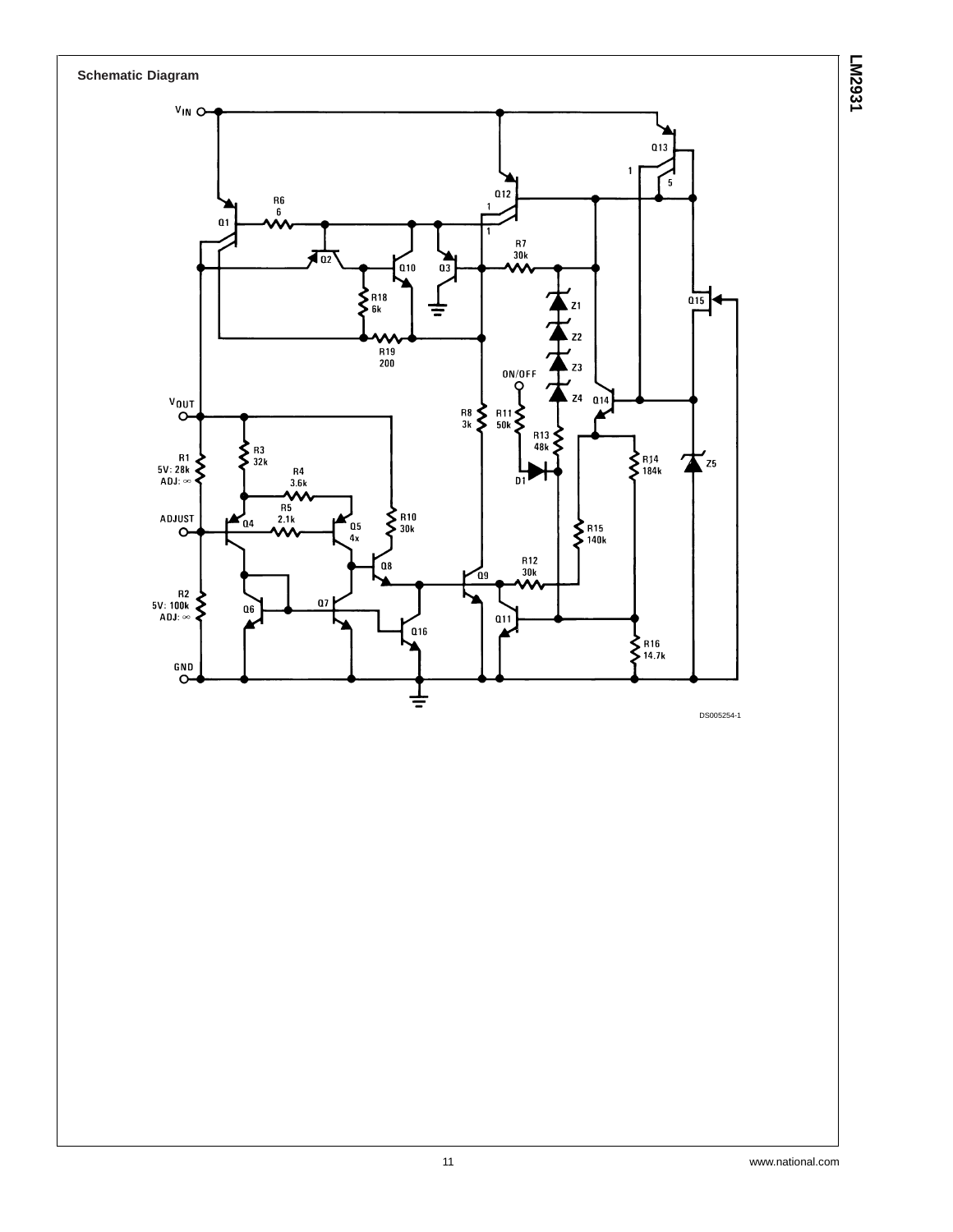### **Application Hints**

One of the distinguishing factors of the LM2931 series regulators is the requirement of an output capacitor for device stability. The value required varies greatly depending upon the application circuit and other factors. Thus some comments on the characteristics of both capacitors and the regulator are in order.

High frequency characteristics of electrolytic capacitors depend greatly on the type and even the manufacturer. As a result, a value of capacitance that works well with the LM2931 for one brand or type may not necessary be sufficient with an electrolytic of different origin. Sometimes actual bench testing, as described later, will be the only means to determine the proper capacitor type and value. Experience has shown that, as a rule of thumb, the more expensive and higher quality electrolytics generally allow a smaller value for regulator stability. As an example, while a high-quality 100 µF aluminum electrolytic covers all general application circuits, similar stability can be obtained with a tantalum electrolytic of only 47µF. This factor of two can generally be applied to any special application circuit also.

Another critical characteristic of electrolytics is their performance over temperature. While the LM2931 is designed to operate to −40˚C, the same is not always true with all electrolytics (hot is generally not a problem). The electrolyte in many aluminum types will freeze around −30˚C, reducing their effective value to zero. Since the capacitance is needed for regulator stability, the natural result is oscillation (and lots of it) at the regulator output. For all application circuits where cold operation is necessary, the output capacitor must be rated to operate at the minimum temperature. By coincidence, worst-case stability for the LM2931 also occurs at minimum temperatures. As a result, in applications where the regulator junction temperature will never be less than 25˚C, the output capacitor can be reduced approximately by a factor of two over the value needed for the entire temperature range. To continue our example with the tantalum electrolytic, a value of only 22µF would probably thus suffice. For high-quality aluminum, 47µF would be adequate in such an application.

Another regulator characteristic that is noteworthy is that stability decreases with higher output currents. This sensible fact has important connotations. In many applications, the LM2931 is operated at only a few milliamps of output current or less. In such a circuit, the output capacitor can be further reduced in value. As a rough estimation, a circuit that is required to deliver a maximum of 10mA of output current from the regulator would need an output capacitor of only half the value compared to the same regulator required to deliver the full output current of 100mA. If the example of the tantalum capacitor in the circuit rated at 25˚C junction temperature and above were continued to include a maximum of 10mA of output current, then the 22µF output capacitor could be reduced to only 10µF.

In the case of the LM2931CT adjustable regulator, the minimum value of output capacitance is a function of the output voltage. As a general rule, the value decreases with higher output voltages, since internal loop gain is reduced.

At this point, the procedure for bench testing the minimum value of an output capacitor in a special application circuit should be clear. Since worst-case occurs at minimum operating temperatures and maximum operating currents, the entire circuit, including the electrolytic, should be cooled to the minimum temperature. The input voltage to the regulator should be maintained at 0.6V above the output to keep internal power dissipation and die heating to a minimum. Worst-case occurs just after input power is applied and before the die has had a chance to heat up. Once the minimum value of capacitance has been found for the brand and type of electrolytic in question, the value should be doubled for actual use to account for production variations both in the capacitor and the regulator. (All the values in this section and the remainder of the data sheet were determined in this fashion.)

#### **LM2931 micro SMD Light Sensitivity**

When the LM2931 micro SMD package is exposed to bright sunlight, normal office fluorescent light, and other LED's, it operates within the guaranteed limits specified in the electrical characteristic table.

### **Definition of Terms**

**Dropout Voltage:** The input-output voltage differential at which the circuit ceases to regulate against further reduction in input voltage. Measured when the output voltage has dropped 100 mV from the nominal value obtained at 14V input, dropout voltage is dependent upon load current and junction temperature.

**Input Voltage:** The DC voltage applied to the input terminals with respect to ground.

**Input-Output Differential:** The voltage difference between the unregulated input voltage and the regulated output voltage for which the regulator will operate.

**Line Regulation:** The change in output voltage for a change in the input voltage. The measurement is made under conditions of low dissipation or by using pulse techniques such that the average chip temperature is not significantly affected.

**Load Regulation:** The change in output voltage for a change in load current at constant chip temperature.

**Long Term Stability:** Output voltage stability under accelerated life-test conditions after 1000 hours with maximum rated voltage and junction temperature.

**Output Noise Voltage:** The rms AC voltage at the output, with constant load and no input ripple, measured over a specified frequency range.

**Quiescent Current:** That part of the positive input current that does not contribute to the positive load current. The regulator ground lead current.

**Ripple Rejection:** The ratio of the peak-to-peak input ripple voltage to the peak-to-peak output ripple voltage at a specified frequency.

**Temperature Stability of V<sub>o</sub>:** The percentage change in output voltage for a thermal variation from room temperature to either temperature extreme.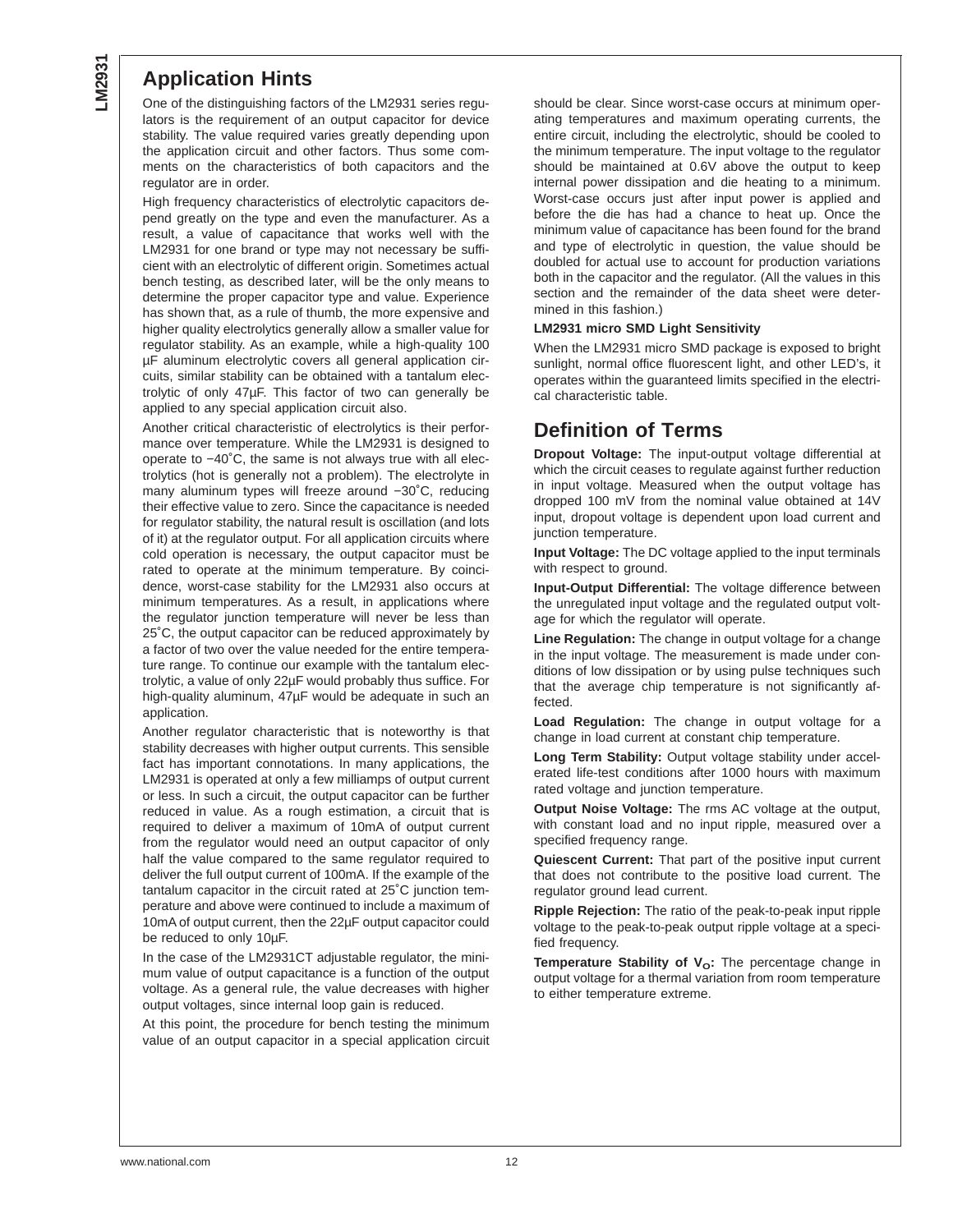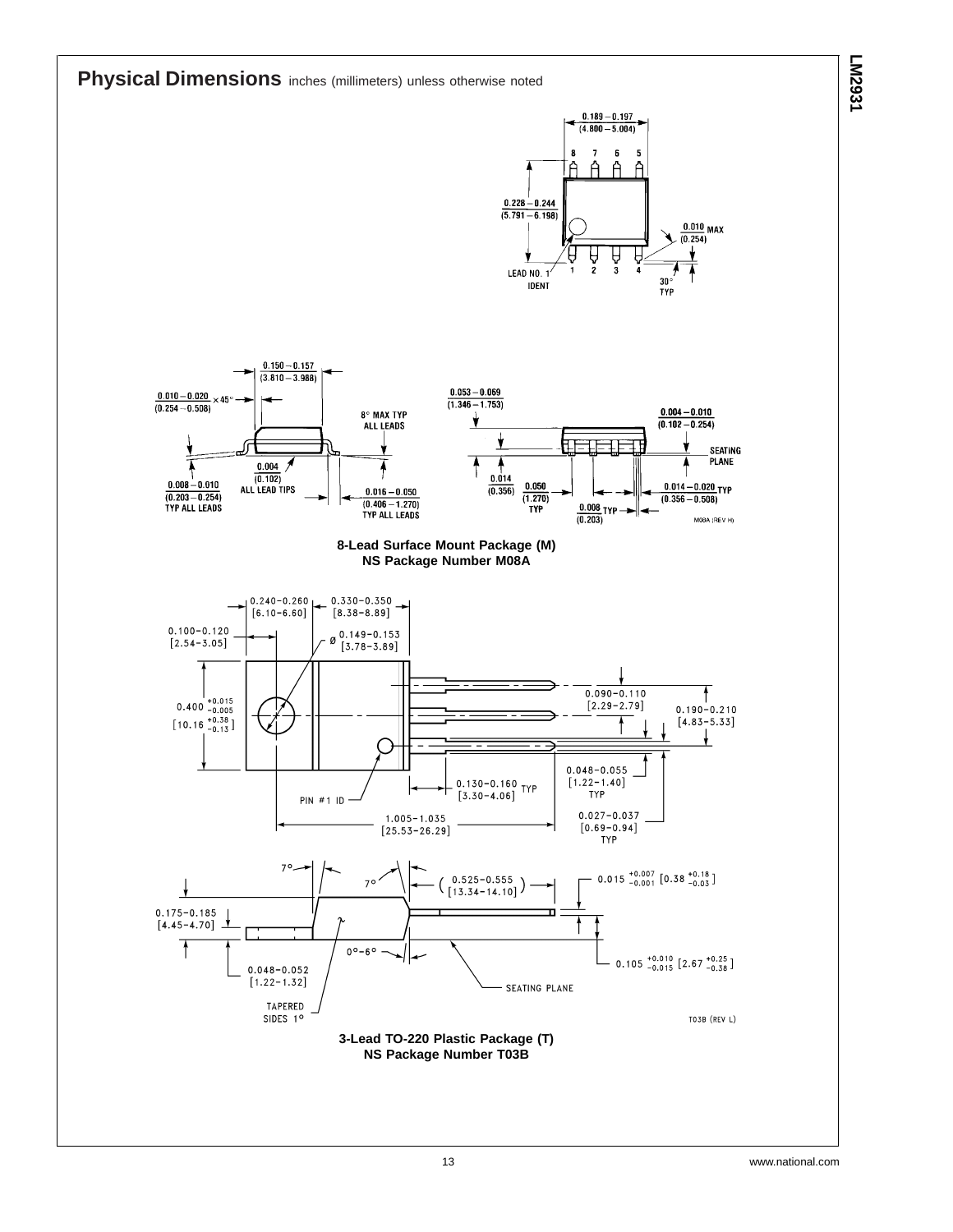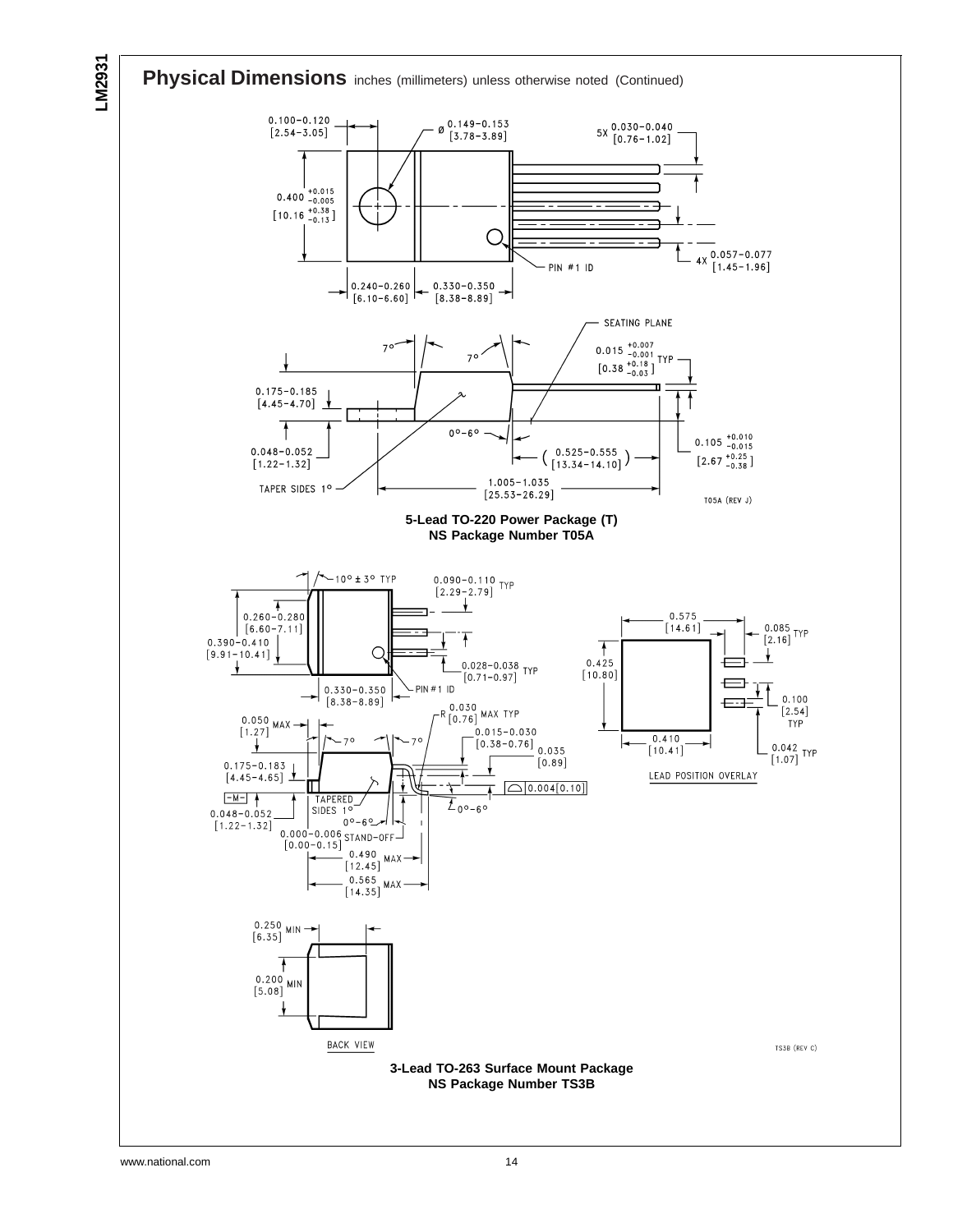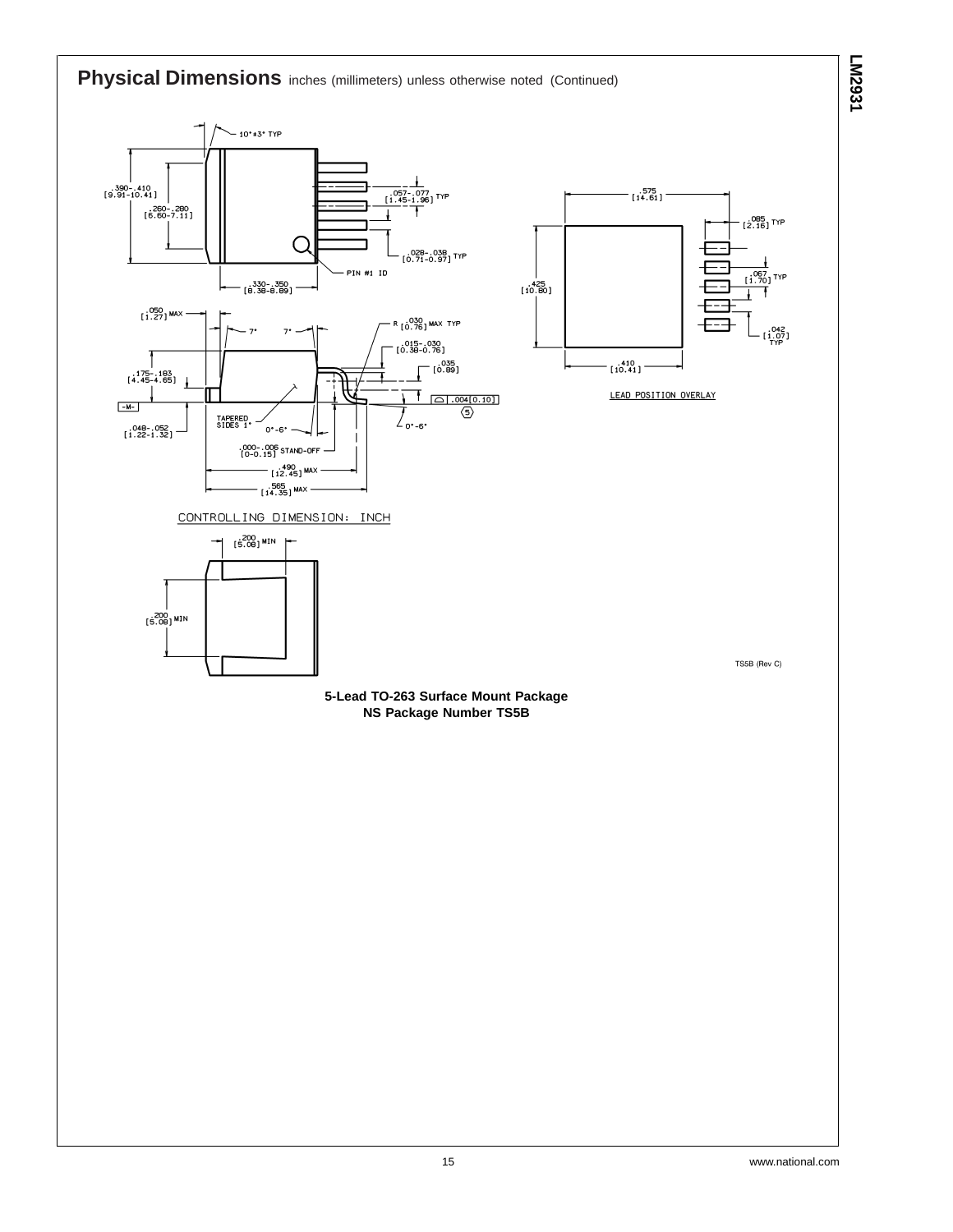**Physical Dimensions** inches (millimeters) unless otherwise noted (Continued)

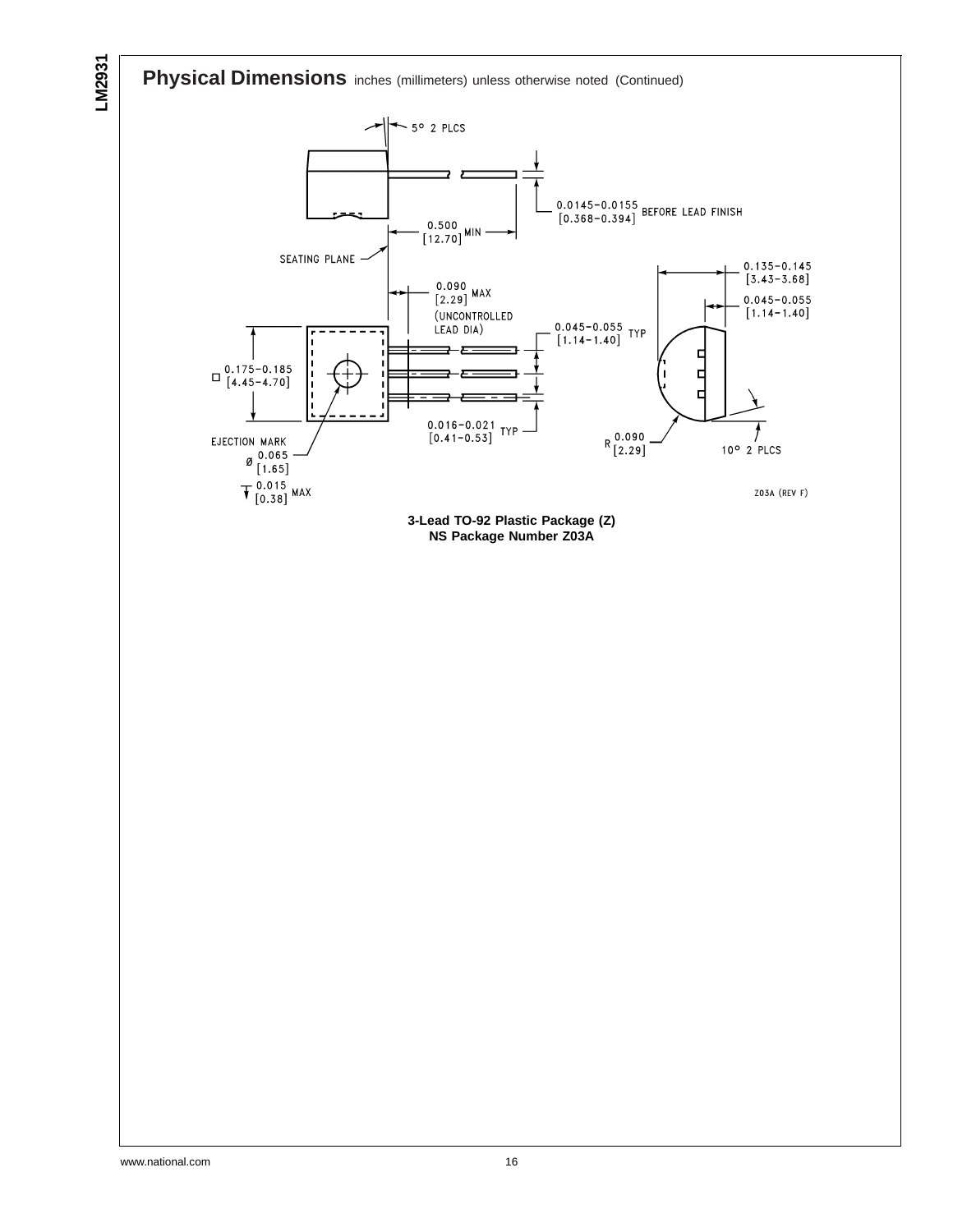